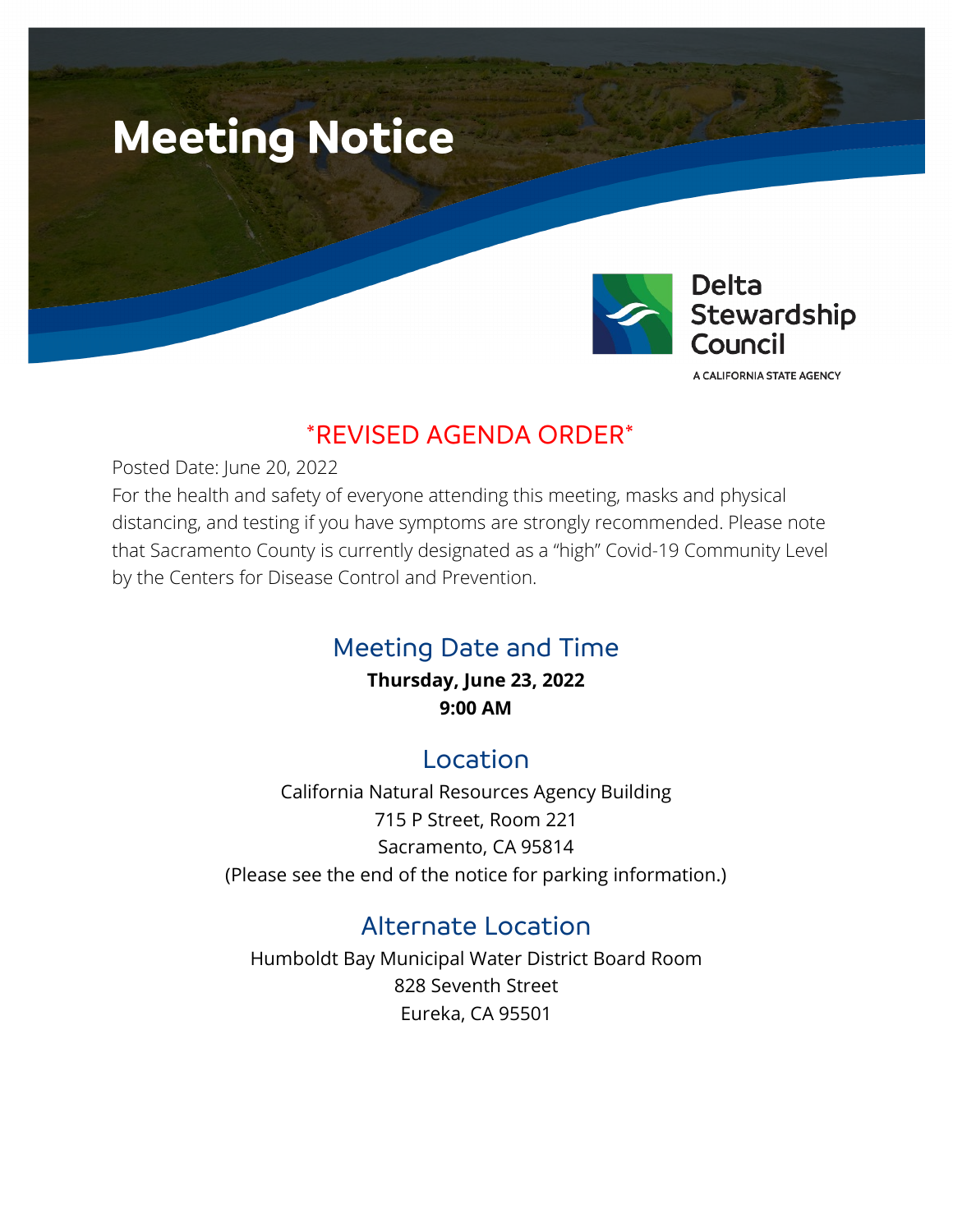# To Attend the Meeting Remotely

Join the meeting as an attendee online via [Zoom](https://us02web.zoom.us/j/81897484561) (us02web.zoom.us/j/81897484561). Or, call: (669) 900-6833 Webinar ID: **818 9748 4561**

# Webcast

The meeting will be broadcast and archived on [Cal-Span](https://deltacouncil.sharepoint.com/sites/DSC-CouncilMeetingStaffReports2/Shared%20Documents/General/Council%20Meeting%20Materials/2022/5-26/6.%20Legal/cal-span.org/) (cal-span.org/).

# Agenda Items

The agenda items listed below may be considered in a different order pursuant to the chair's determination. Any times listed on the agenda are approximate only. At the discretion of the Council, all items appearing on this agenda, whether expressly listed for action, may be deliberated upon and may be subject to action. Information for providing public comments is available at the end of this notice. Public comments may be limited to three minutes per person, per agenda item.

- 1) Welcome, Introductions, and Pledge of Allegiance
- 2) Roll Call Establish a Quorum (Water Code §85210.5)
- 3) Closed Session: Litigation (Water Code §85210.5) (Action Item)

The Council may discuss litigation matters pursuant to Government Code §11126 (e)(2)(A), (e)(2)(B)(i), and/or (e)(2)(C)(i), including: (a) Delta Stewardship Council Cases, Coordinated Proceedings JCCP No. 4758; (b) North Coast Rivers Alliance, et al. v. Delta Stewardship Council, Sacramento County Superior Ct. No. 34-2018-80002898; and (c) Takahashi v. Delta Stewardship Council, Sacramento County Superior Ct. No. 34-2018-00232084.

- 4) Estimated Start Time: 10:00 AM Reconvene Open Session
- 5) Roll Call Establish a Quorum (Water Code §85210.5)
- 6) Public Comment

The public may comment on any topic not listed on the agenda.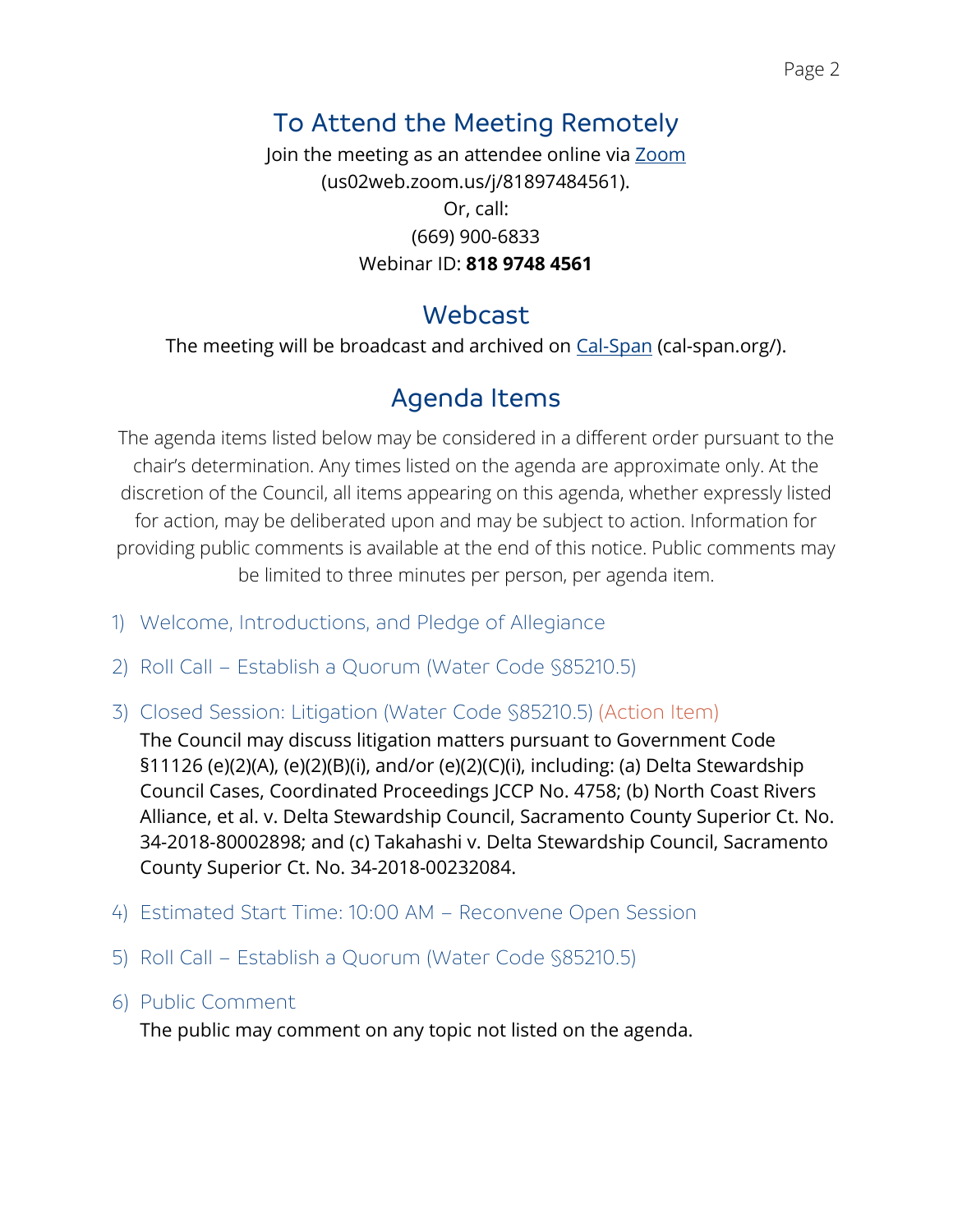7) Public Hearing, Consideration, and Possible Approval of the Final Program Environmental Impact Report for the Revised Chapter 4 of the Delta Plan (Action Item)

The Council will conduct a public hearing on, and consider possible approval of, the Final Program Environmental Impact Report (Final PEIR) for the Revised Chapter 4 of the Delta Plan (Ecosystem Amendment). In March 2020 the Council, as the lead agency, determined that the Proposed Ecosystem Amendment may result in potentially significant environmental impacts and that a PEIR is required. A Draft PEIR was made available for a 64-day public comment period, from September 27 to November 30, 2021. Council staff reviewed the comments received and will present the Final PEIR, along with an overview of revisions and responses to comments.

An electronic reporter will record the hearing proceedings.

## 8) Delta Conveyance Update (Information Item)

Staff from the California Department of Water Resources and Delta Conveyance Design and Construction Authority will provide the Council with an update on the progress of the Delta Conveyance Project.

#### 8) Delta Independent Science Board Update (Information Item)

Delta Independent Science Board (Delta ISB) Chair Dr. Stephen Brandt, along with members of the Delta ISB, will provide an update on the Delta ISB's activities, including the release of a Review of Water Supply Reliability Estimation Related to the Sacramento-San Joaquin Delta. To help inform Council activities, the Delta ISB provides the Council with independent scientific advice on the Delta Plan and reports findings and recommendations from Delta ISB reviews of scientific activities that support adaptive management in the Delta. More information about the Delta ISB can be found on the [Delta ISB's webpage](http://deltacouncil.ca.gov/delta-isb/) (deltacouncil.ca.gov/delta-isb).

## 9) Consent Calendar (Action Item)

Items for the consent calendar are expected to be routine and noncontroversial. The Council will be asked to approve all items on the consent calendar without discussion. If any councilmember, staff member, or interested person requests that an item be removed from the consent calendar, it will be removed. Removed items may be taken up either immediately after the consent agenda or placed later in the agenda at the chair's discretion.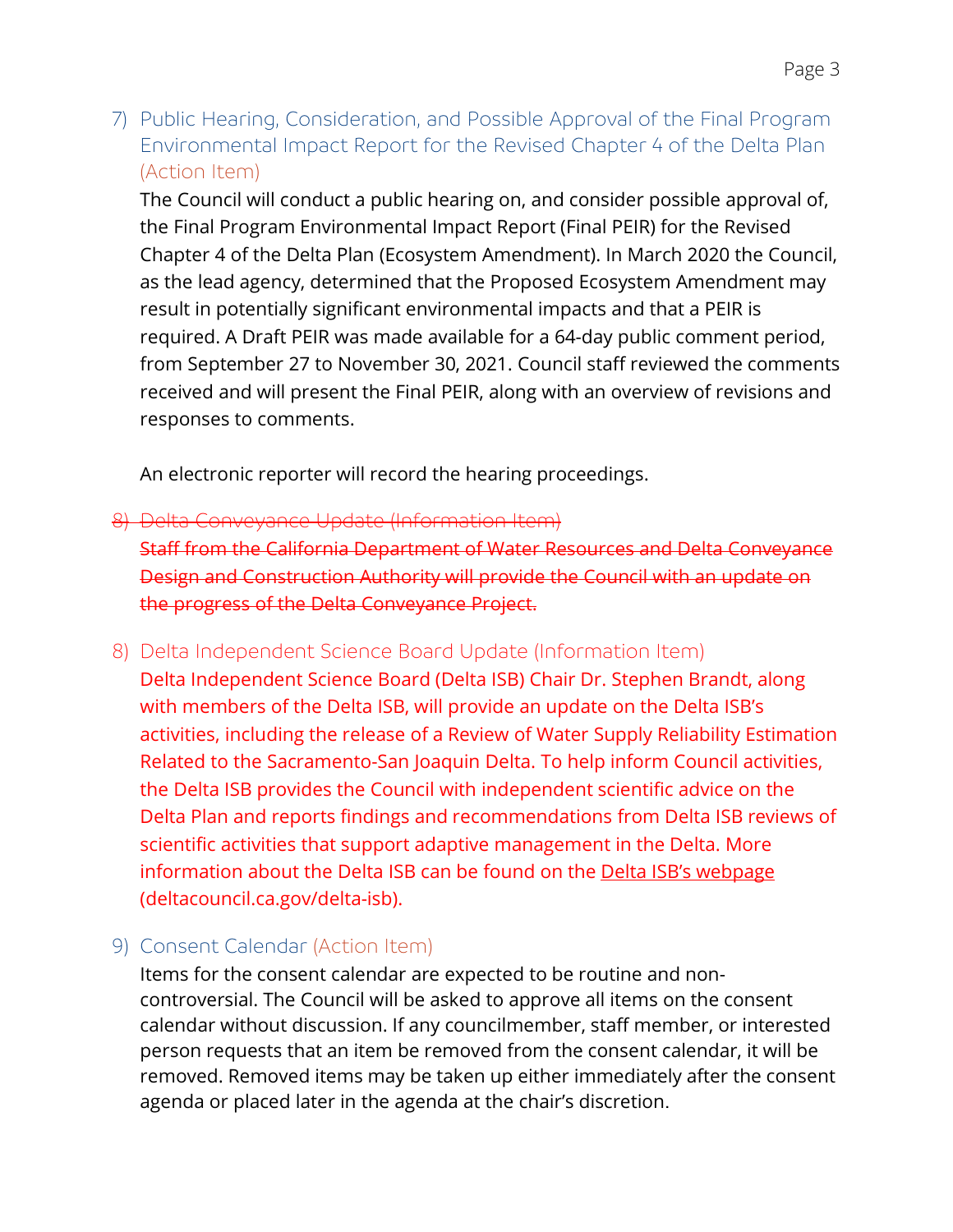a) Adoption of May 26, 2022, Meeting Summary

## 10)Chair's Report (Information Item)

a) Delta Plan Interagency Implementation Committee Meeting Preview

11) Chair Election (Action Item)

The Council will consider and may take action on electing a new Chair.

#### 12) Delta Independent Science Board Update (Information Item)

Delta Independent Science Board (Delta ISB) Chair Dr. Stephen Brandt, along with members of the Delta ISB, will provide an update on the Delta ISB's activities, including the release of a Review of Water Supply Reliability Estimation Related to the Sacramento-San Joaquin Delta. To help inform Council activities, the Delta ISB provides the Council with independent scientific advice on the Delta Plan and reports findings and recommendations from Delta ISB reviews of scientific activities that support adaptive management in the Delta. More information about the Delta ISB can be found on the [Delta ISB's webpage](http://deltacouncil.ca.gov/delta-isb/) (deltacouncil.ca.gov/delta-isb).

## 12) Delta Conveyance Update (Information Item)

Staff from the California Department of Water Resources and Delta Conveyance Design and Construction Authority will provide the Council with an update on the progress of the Delta Conveyance Project.

## 13) Executive Officer's Report

The Executive Officer will provide an update on the Council's activities and provide the Council with outgoing correspondence, the Outreach Highlights Report, the Active Projects List, and other relevant documents.

## a) Legal Update (Information Item)

## b) Legislative Update (Action Item)

The Council may discuss current legislation that could affect the Council and/or implementation of the Delta Plan and may take action to express support, opposition, or seek to amend any of the bills listed in the monthly legislative report.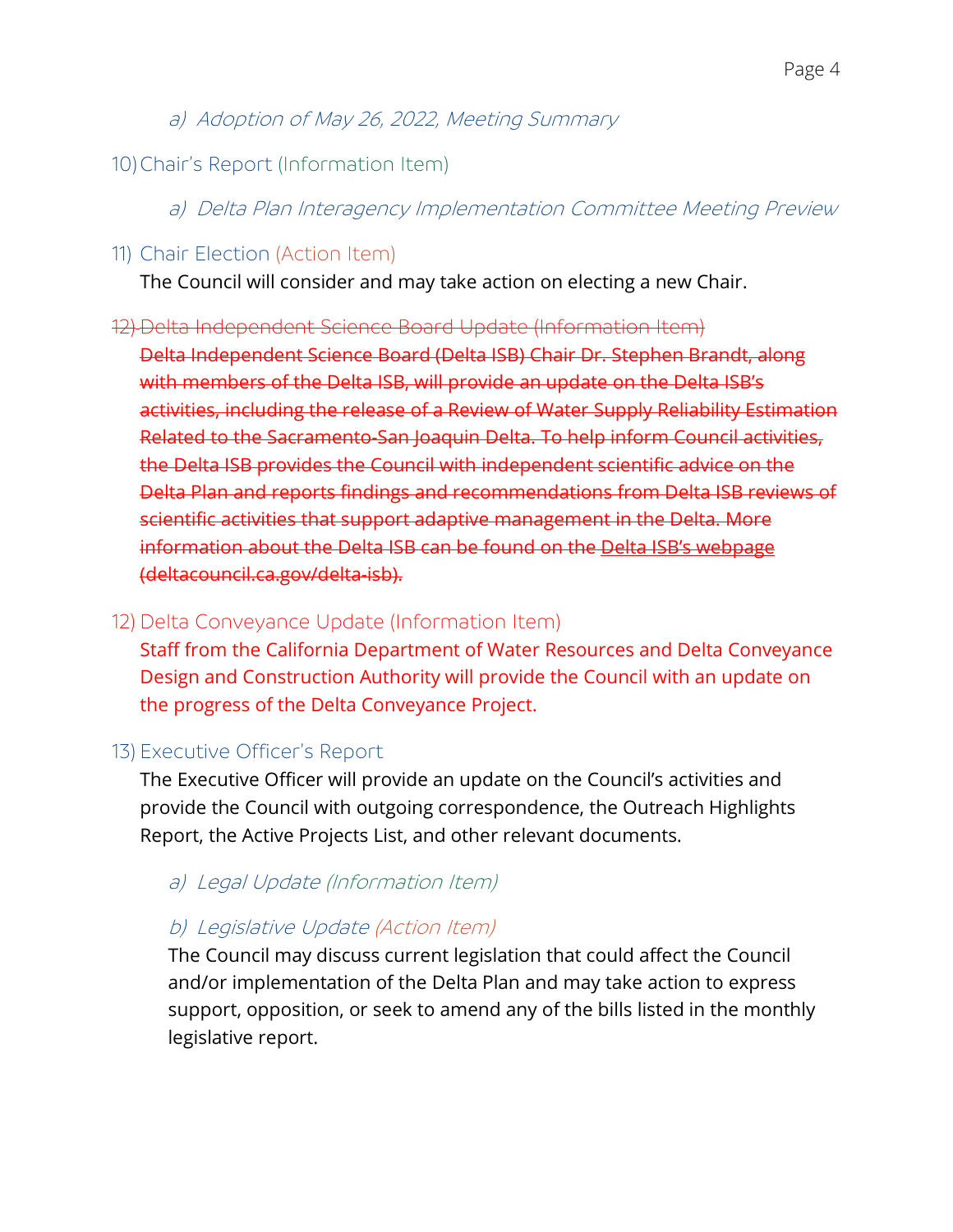#### 14) Lead Scientist's Report (Information Item)

Delta Lead Scientist Dr. Laurel Larsen will update the Council on Delta Science Program activities. The Lead Scientist Report provides the Council with unbiased advice on matters of scientific importance in the Delta. In addition, the monthly report offers an opportunity for discussion of relevant advances in science impacting the Delta and highlights Delta Science Program activities.

## 15) Preparation for Next Council Meeting

#### ADJOURN

# Public Comments

Members of the public shall be provided an opportunity to address the Council on any agenda item (except closed session items). Comments during the public comment period shall be limited to matters within the Council's jurisdiction. Reasonable time limits may be established for public comments (Government Code Section 11125.7). Your comments are important to each member of the Council and staff.

Members of the public interested in providing comments remotely should join the meeting via Zoom and contact the Council clerk at [engage@deltacouncil.ca.gov,](mailto:engage@deltacouncil.ca.gov) or call (916) 798-9817, provide their name and remain on the line. When called on by the Council Chair, Zoom attendees and telephone callers will be unmuted and able to provide oral comments.

All written comments will be distributed to the members and posted to the Council's [website](https://deltacouncil.sharepoint.com/sites/DSC-CouncilMeetingStaffReports2/Shared%20Documents/General/Council%20Meeting%20Materials/2022/5-26/3.%20AD/deltacouncil.ca.gov) (deltacouncil.ca.gov) alongside the meeting materials on the [Council meeting](https://deltacouncil.ca.gov/council-meetings) web page (deltacouncil.ca.gov/council-meetings). Written comments received by mail or email by noon the day before a Council meeting will be distributed to members in advance of the meeting. Written comments received after noon the day before a Council meeting will be distributed to the members at the meeting.

If you need accommodations, have technical issues, or have any questions, please contact the Public Participation Office at [engage@deltacouncil.ca.gov](mailto:engage@deltacouncil.ca.gov) or call (916) 798-9817. In addition, Telecommunications Device for the Deaf (TDD) is available by calling (800) 735-2929.